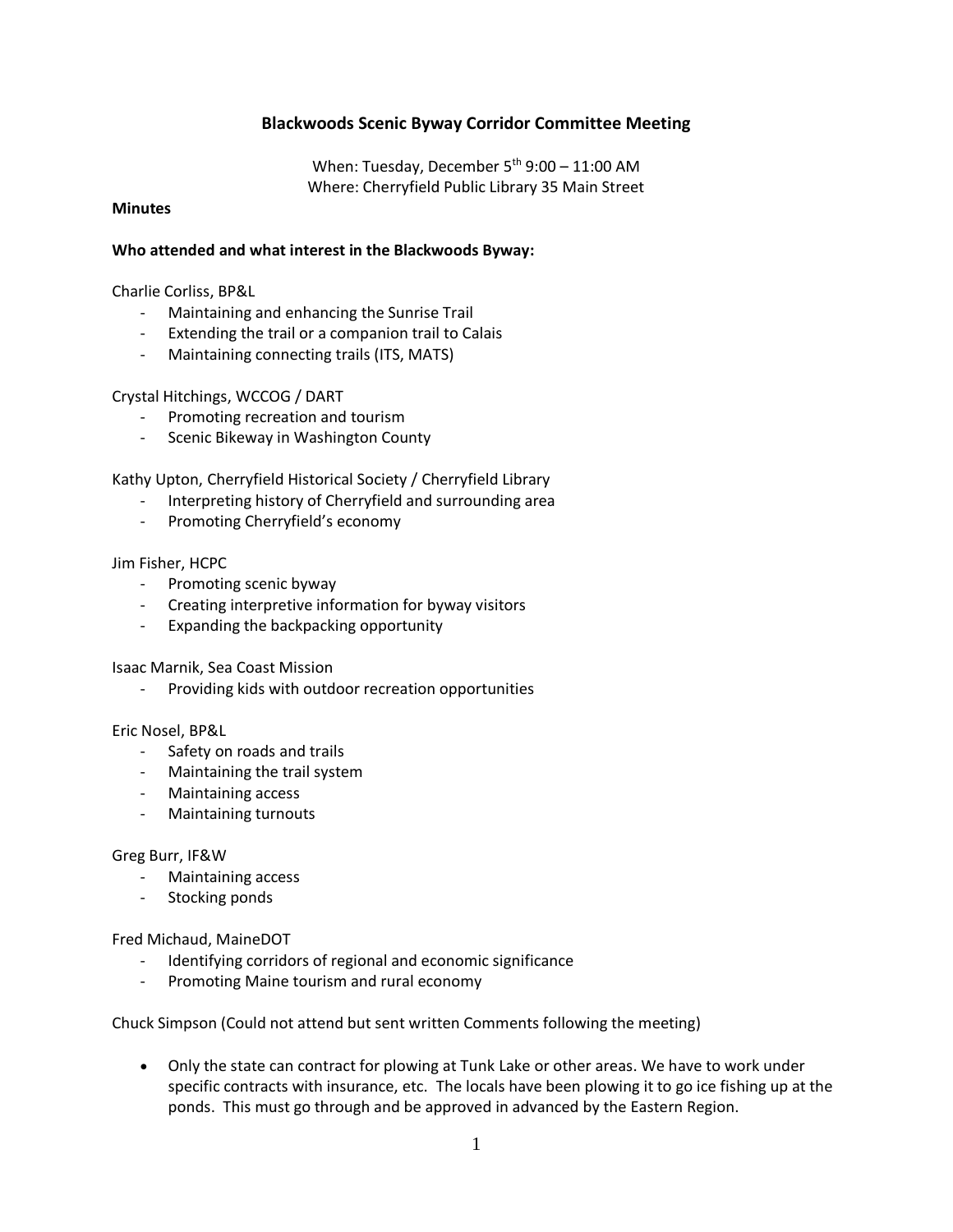- Signage too must be approved by BPL
- BPL will work with ME IF&W on Round Pond access
- Mining is currently in progress on Catherine's Mtn. I'm concerned that interest will grow and put un sustainable pressure on the area
- Spring River Lake area is an Eco- Reserve, so approval building a new hiking trail around the Lake may be challenging. I suspect the camp owners there will object as well.

### **Review of Blackwoods Byway 2005 Corridor Plan**

- Objectives completed
- Objectives remaining **(Keep)**
- Objectives better forgotten **(Stop)**
- New goals, objectives and strategies **(Start)**
	- o Corridor Plan Update
	- $\circ$  Infrastructure road quality, turnouts, trailheads, boat access
	- o Wayfinding signage
	- o Interpretation signs, displays, interactive exhibits
	- o Promotion brochures, maps, website, social media
	- o Partners

#### *Notes are in italics*

## Goal 1: Protect the natural, historic and scenic resources that make this byway unique

### Objectives

- Open and preserve vistas, such as Catherine Mountain overlooking Spring River Lake, where possible.
- Maintain a clean and natural environment along the byway that is free of litter and graffiti.
- Preserve water quality of the natural lakes and streams.
	- *Some acidification*
	- *Low water - drought*
- Preserve night-sky along the byway by discouraging bright, internally lit outdoor signage and brightly lit parking areas.
	- *Have not noted significant deterioration in night sky.*
	- *Need to continue advocating for shielded lighting*
- Preserve historic resources, including cemeteries along the byway.
	- *Concern about mining on Catherine's Mountain (Chuck Simpson's notes)*

### **Strategies**

- Support campaigns to remove roadside litter and remove graffiti from rocks along the byway
	- *Turnouts – particularly Tunk Lake – are an ongoing maintenance issue*
	- *Shoulder on Catherine's continues to accumulate trash*
	- *Cameras have helped to reduce littering*
- Reduce roadside erosion from Route 182 and adjoining roads into local ponds and streams.
	- *Catherine's Mountain*
		- *Flow attenuators and diversions are needed to slow the water in ditches*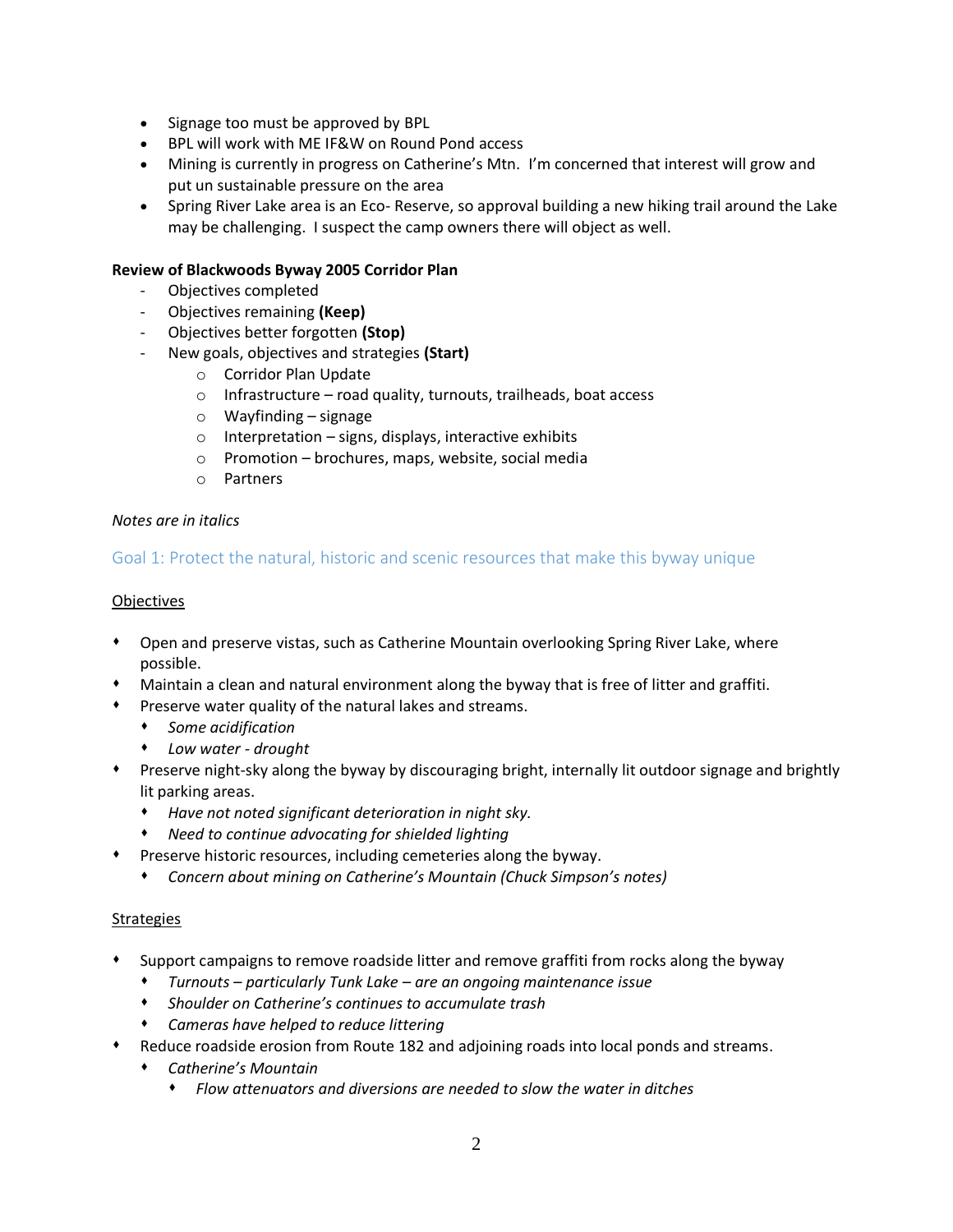- *Blast Rock may also slow water movement*
- *Ongoing maintenance is required*
- Encourage MaineDOT to employ mechanical control of vegetation rather than chemical control in areas near to sensitive waterbodies.
	- *Note from Jim Vogel - blueberry growers have requested to use herbicide to control sweet fern.*
- Support Friends of Tunk non-point pollution project along Tunk Stream and connecting lakes and ponds.
	- *Forest service is responsible for monitoring this*
	- *Most loggers are using best management practices*
- Inventory historic sites along the byway and in the Towns of Cherryfield and Franklin.
	- *Cherryfield and Franklin have active historic societies*
	- *Questions about Catherine's Hill*
		- *Ghost stories – people ask about this in Cherryfield*
		- *Dance Hall on Catherine's*
			- *Changing horses on the crest of Catherine's Hill*
			- *Weather Channel did a nice document on this – see Mark LaBreeze*
			- *Also on You Tube – America's Supernatural*
		- *Mine sites*
			- *No photographs of the historic mines have been found*
			- *Concern expressed by Chuck Simson that mines are being exploited now.*
			- *Caution will be needed to avoid encouraging destructive behavior*
		- *Cherryfield*
			- *Wascott – photographer 1870 – 1880 at the Tides Institute in Eastport*
			- *Gardens at the current Weald Bethel*
				- *3D Stereo Opticon photographs*
				- *Google cardboard*
		- *Fisher Hatchery*
			- *Photographs*
			- *Became a store. May have been called "Mikes" or "Mikes by the river" – run by a couple in the 1960s.* 
				- *Still had long, narrow fish troughs on one side of the store.*
			- *Candle or pottery makers?*
			- *Next site for the Fisheries Trail*
- Identify resources (capital and voluntary) to clean-up cemeteries, and to add historic plaques and interpretive information at select historic sites
- Work with local utilities to avoid obstructing scenic vistas with utility poles, lines and other infrastructure.
	- *Emera*
- Provide input into management plans for the Maine Public Reserve lands.
	- *Jim Vogel, Senior Planner with BP&L is seeing input on the second 5 year review of the 2007 plan*
- Identify ways to encourage sustainable, low impact tourism within wildlife reserve areas and other environmentally sensitive locations.

### *Fish passage at the Cable Pool Dam in Cherryfield*

- *Preventing some fish passage - shad*
- *Restoring fish population on the Narraguagus*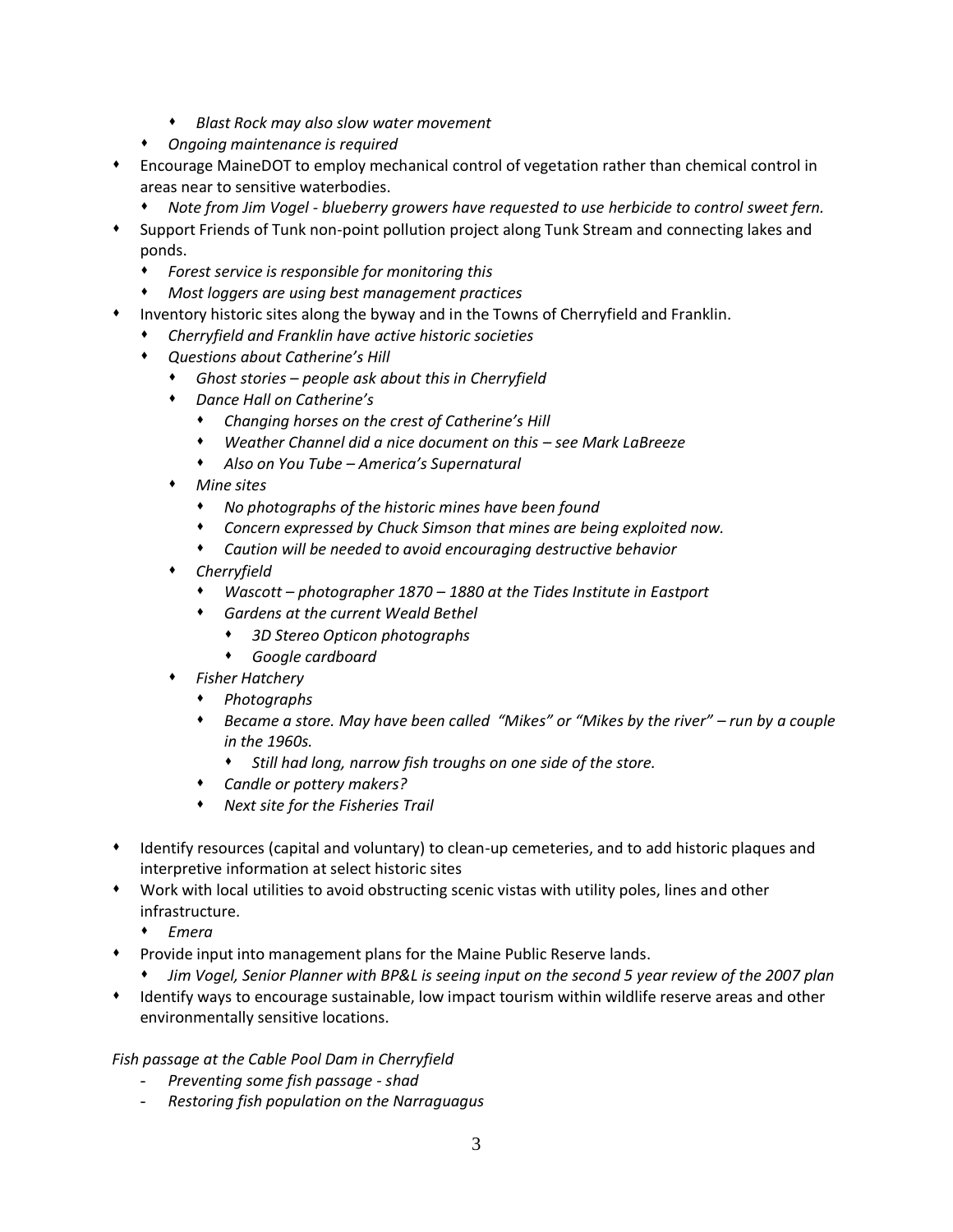- *Difficult to restore Atlantic Salmon*
- *Stripers*

*Maine Coast Heritage Trust – Holding a meeting January 4th at the Edge Building Army Corps of Engineers in NH may have good ideas* 

## Goal 2: Maintain a safe and efficient transportation corridor connecting Cherryfield and Franklin

## **Objectives**

- Identify options to correct locations with high crash rates and high crash potential and pass that information to MaineDOT.
	- *Some sections of the road require reconstruction to get at problems of water and ledge*
	- *West Side of Catherine's*
		- *Water and ledge*
		- *Big Trucks –*
		- *Pulp is going to Woodland now that Verso*
		- *Saw logs are carried to saw mill in Hancock*
- Increase site distance along the byway with vegetation management and context-sensitive design.
- Improve safety for entrance and egress at access points to scenic vistas and recreational locations such as Catherine Mountain, Tunk Lake, Fox Pond, Long Pond and Spring River Lake.
	- *Bruce Mattson or Andrew – could do a safety audits*
	- *Long Pond Improved*
	- *Fox Pond Improved*
	- *Tunk Mountain – parking lot*
- Promote context-sensitive shoulder paving along Route 182 when road segments are reconstructed.
- Study potential for passing lanes on steep grades to permit cars to pass slow moving vehicles.
	- *No plans for passing lanes*
	- *No bicycle use can be recommended at this time*
	- *No funding available*

### Strategies

- Corridor Management Committee works with RPCs, Sunrise Trail Coalition and MaineDOT to support design engineering for Route 182 safety enhancements.
- Corridor Committee works with Bureau of Parks and Lands and MaineDOT to identify improvements for safe access to recreational sites and scenic vistas.
- Collaborate with MaineDOT to assure that future road improvements, such as new guardrails, use natural-looking materials and do not obstruct vistas.
- Study options for paving aprons for day use parking at boat launch areas to reduce congestion and the need to back-onto Route 182. Aprons might also provide day-use parking for ice fishing on the lakes.
- Improve directional signage, providing drivers with adequate warning of the boat launch locations.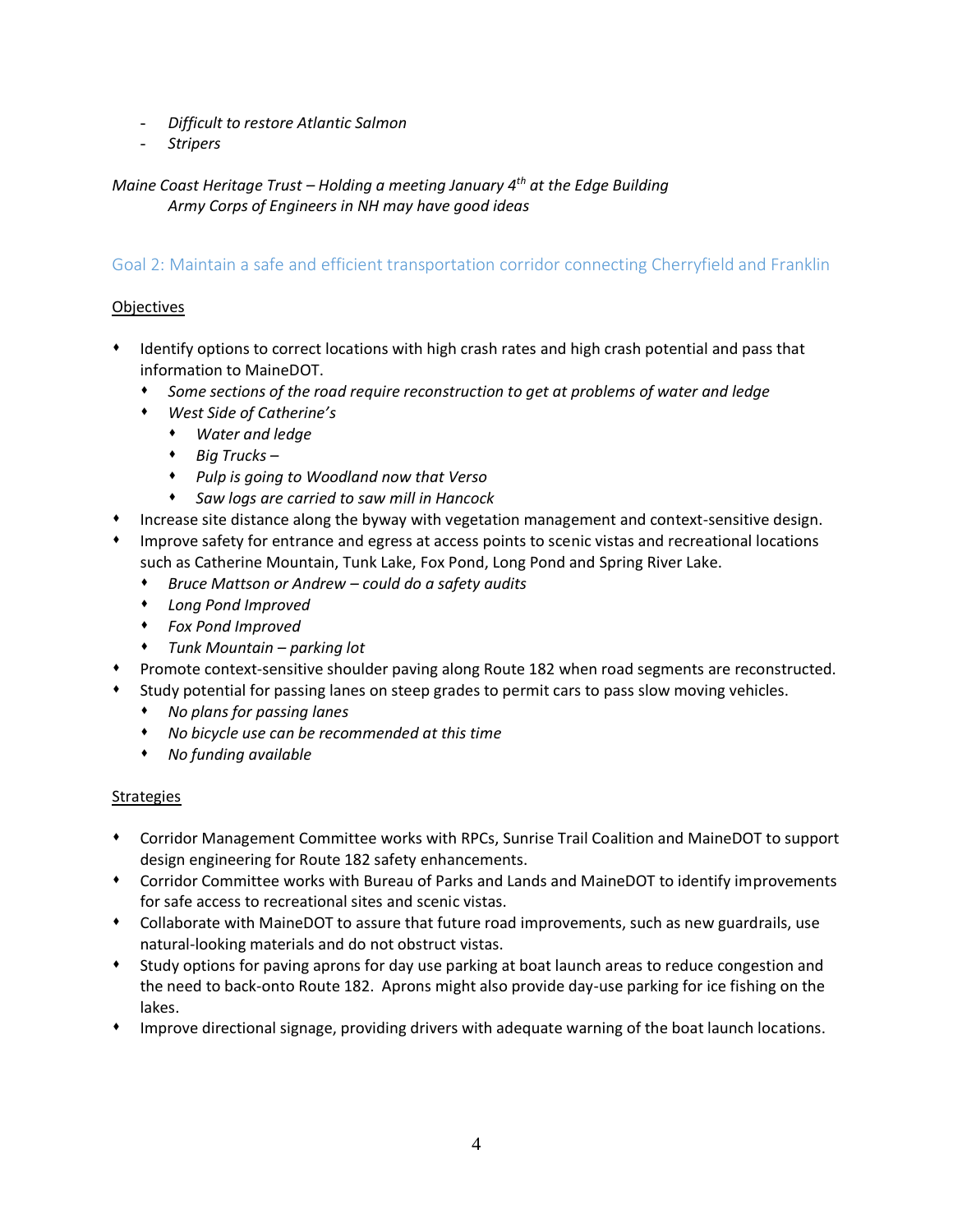# Goal 3: Promote the local economy through diversified economic activities, including forestry, farming, manufacturing, retail and tourism

## **Objectives**

- Make improvements to Route 182 to preserve transportation speeds.
- Add way-finding signage on the byway encouraging people to continue their journey into the villages of Cherryfield and Franklin.
- Increase shoulder season tourism, including fall colors visits and heritage tourism.
- Increase all-season infrastructure for nature-based tourism along the byway, including additional space for vehicles in the Tunk Lake and Spring River Lake access areas, adding locations for camping, hiking, paddling, fishing, etc. and improving boat launch facilities.
	- *Plowing – no funding for plowing the parking areas*
	- *Plowing reduces the number of cars*
	- *Wing snow back at Dynamite Brook area – snow storage and shoulder by Tunk Mountain entrance*
	- *Seek county TIF funds for trail access – Economic development, season extension*
		- *Tunk Mountain - Winter Maintenance - \$100/storm? Create a winter maintenance fund*
		- *Tunk Lake – second priority*
	- *Single track bicycle course?*
		- *Better to create a separate track for bikes*
	- *Gravel Grind*
		- *Events riding the gravel roads – starting at Myrick Pond Road*
		- *Currently and ATV route*
		- *The Nature Conservancy owns – have been open to this in the past*
		- *Haynes owns some of the land – may also be open to gravel biking*
- Market and promote the corridor for low-impact eco-tourism and heritage tourism.
	- *Hoping to increase tourism*
	- *Lacking infrastructure*
		- *Places to eat, sleep*
		- *Internet access*
- MaineDOT has applied for infrastructure funding to build 395 extension
	- *Would then look at improvements to Route 193 from Beddington to Cherryfield*
	- *One section of 193 in Beddington is collapsing right now*
	- *Bypasses Route 182*
- *Identify resources to help small businesses start-up and expand in Cherryfield and Franklin.*
	- *MaineDOT Corridors of Economic Significance*
	- *Will be reviewing corridors in 2018*
- *New infrastructure needs*
	- *Economic engines*
	- *Loss of paper mills*
	- *Electric Charging stations*
		- *Revision energy*
		- *Three phase power*
		- *Business with an interest* 
			- *Franklin Trading Post*
			- *Cherryfield*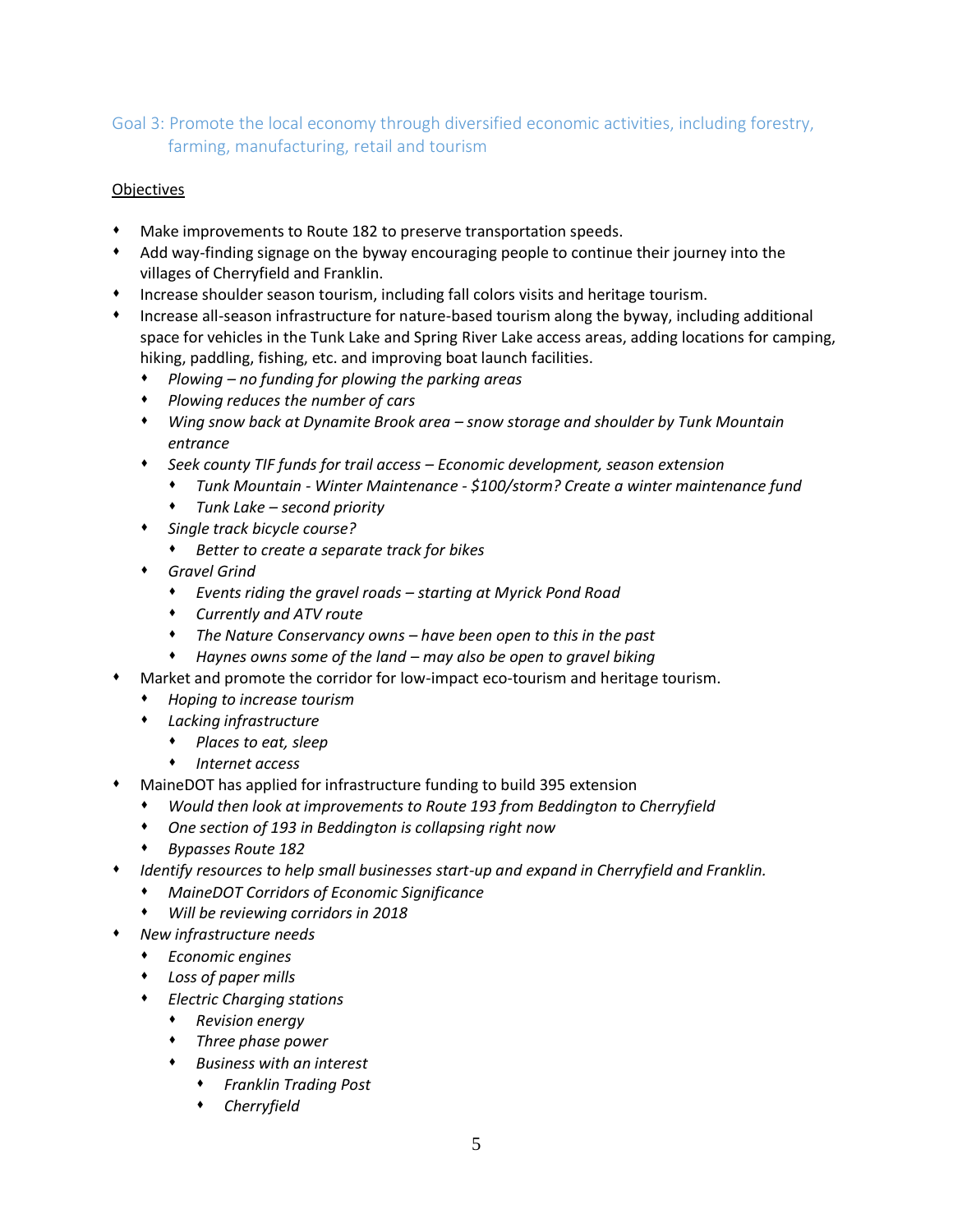- *Back in the Good Old Days / consignment/ rental retail*
- *Englishman's B&B*

## **Strategies**

- Seek state and federal funding for marketing and promotion for the byway, Cherryfield and Franklin.
- Identify tour packages for the region, particularly in coordination with increased visitation connected to the Calais Downeast Heritage Center and the St. Croix 400 year anniversary in 2004.
- Explore potential for a Cherryfield Gateway Grant to encourage visitors to "come closer" rather than passing through.
- Evaluate the potential impact of changing highway names between Route 182, Route 1 and Route 1A.
- Promote multiple uses of the Calais Branch Rail right-of-way, including seasonal excursion rail, snowmobiles, all terrain vehicles, horses, bicycles and pedestrians.
- Identify cell tower locations that will improve wireless phone service on the byway without compromising the viewshed.

# Goal 4: Promote community participation in protecting and enhancing the byway

## **Objectives**

- Develop a detailed work plan and community participation plan for refining and implementing byway objectives.
- Expand the circle of individuals and organizations partnering with the Corridor Management Committee.
	- *See updates to partner list below*
- Support annual roadside litter collection and graffiti removal programs.
	- *Perhaps we can host an event in the spring.*
	- *Would be good to connect this with the ongoing problem of litter and abuse to trash cans and privies.*

## **Strategies**

- Share copies of this corridor management plan with community organizations such as the Narraguagus Snowmobile and ATV Club, Franklin and Cherryfield Historical Societies, and Downeast Rivers Land Trust.
- Identify partners for roadside litter and graffiti clean-up days in Franking and Cherryfield.
- Identify resources (capital and voluntary) to clean-up cemeteries, and to add historic plaques and interpretive information at select historic sites.

# Goal 5: Encourage education about this byway for our residents and visitors

### **Objectives**

Add a small number of scenic turnouts, such as a Catherine Mountain overlook.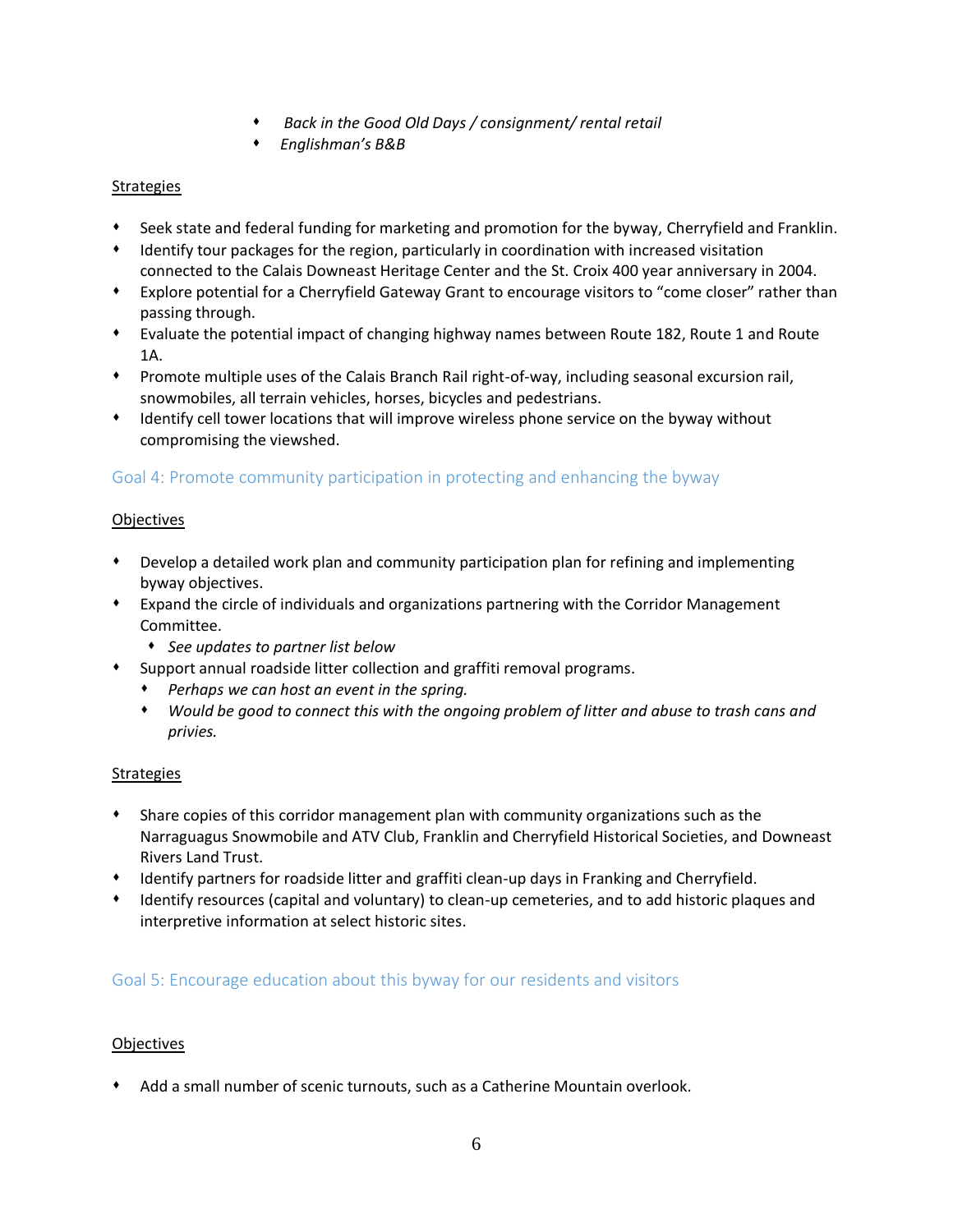- *Added facilities at Tunk Mountain, Dynamite Brook Road, Tunk Lake (across Rte 182), Long Pond, Spring River Lake and Spring River Lake outlet*
- Incorporate interpretive signage at scenic turnouts and the Tunk Lake and Spring River Lake access points.
	- *Wayfinding signs placed along the byway at turnouts*
	- *Interpretive sign placed at Cherryfield Historic Park*
- Develop information resources for local schools to learn more about the Blackwoods Byway.
- Develop information resources accessible to visitors such as brochures and a presence on the Internet.
- *Interpretive Sign Ideas*
- *Fish Hatcheries*
	- *Ice Fishery*
	- *Fish Biology – Reproduction*
		- *Life Cycle of the Salmon*
		- **•** Sign from Route 201 byway ask Larry about adapting the Brook trout adapt to salmon?
- *Sustainable Forestry*
	- *Dynamite Brook Road*
		- *General history*
		- *Telling the story*
		- *Comparisons – no management, then and now, etc.*
	- *Working woodlots*
		- *1000 Road – has some working forests*
		- *White Pine – has been prune*
		- *Picnic Tables*
		- *8 th grade science trip*
	- *Maine Forest Products Council*
	- *MOFGA*
	- *Working on panels on forestry*
		- *Jen Brophie runs sporting camps – Patton*
		- *What was cut, why, how it is regenerating*
- *History*
	- *Rail Depot*
	- *Mills*
	- *Noise*
		- *(State Museum)*
	- *Dams*
		- *Boom*
		- *Sluice way*
	- *Historic district*
- *Long Pond*
	- *Drainage difference was reversed for the mills*
- *Black House*
	- *Black manage land for the Binghams*
	- *Black designed the route*
		- *Ben Franklin – was instrumental in creating the post road – need to look at the old route*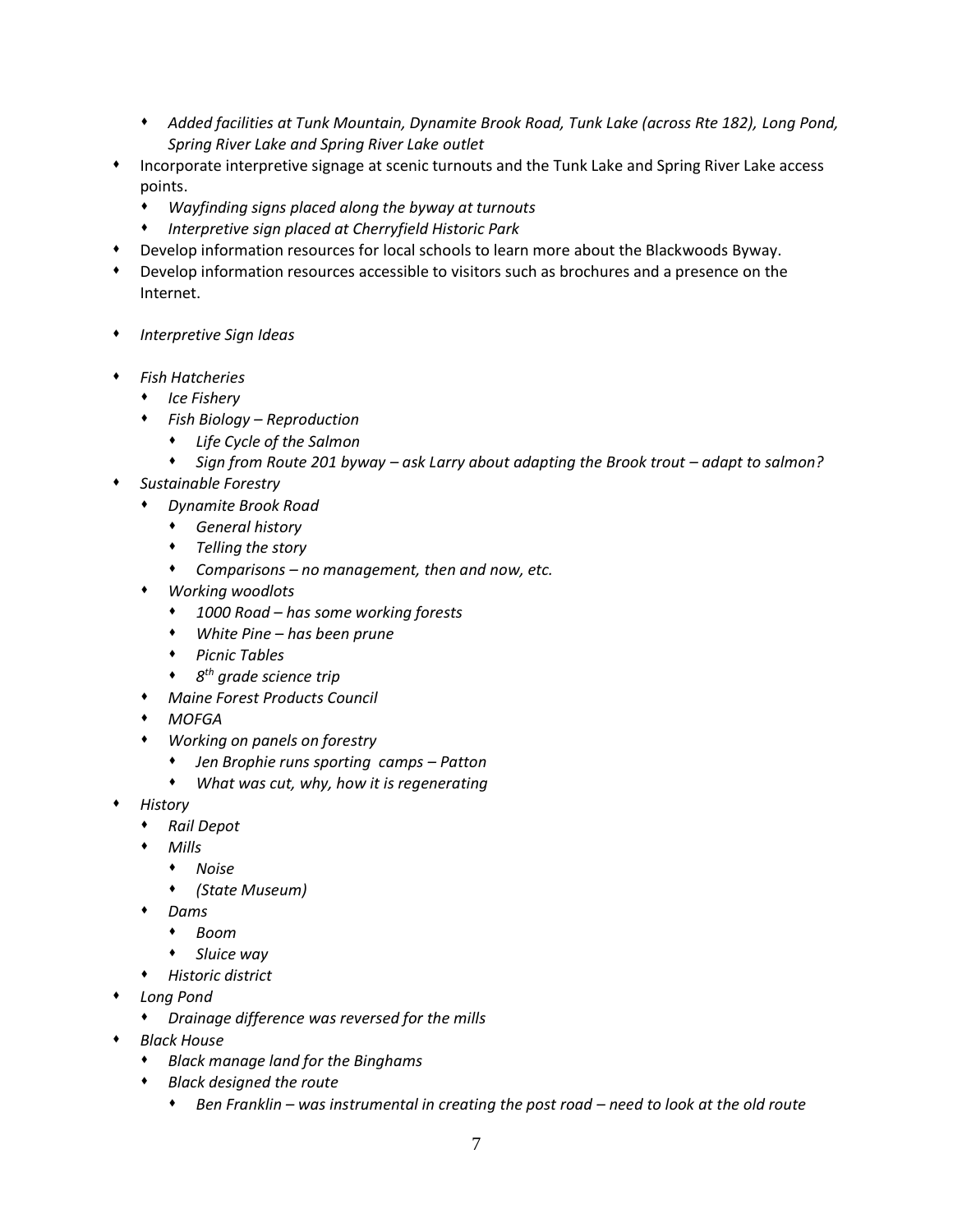- *Work with Joshua Torrance*
- *Cherryfield's oldest settler – deed signed by Alexander Baring (heir to the Binghams)*
- *History of Colonel Black*

### *Priority*

- *Interpretive Signs come first*
- *Web site – regular updates, but not a major overhaul*
- *Brochures*

### **Strategies**

- Provide information to local schools about problems with litter and graffiti and encourage school clean-up campaigns.
- Seek funds to produce brochures, signage and other information.
- Work with the University of Maine-Machias recreation education programs to sponsor educational initiatives on the Blackwoods Byway.
- Work with local historical societies to promote heritage tourism sites, including local sites -- e.g. buildings and cemeteries.
- Work with local business to link their clientele with tourism opportunities on the byway.

### **Updates**

- Maine Bureau of Parks and Lands Eric Nosel
	- $\circ$  Seem to be more users on the trails
	- o Receiving more phone calls
- Inland Fisheries and Wildlife
	- o Want to create carry-in access to Round Pond
		- Road passing tent platforms
		- Would start stocking rainbow trout
		- May be a few years collaboration with BP&L
	- o Need to make it drive in access
		- **Small parking area**
		- **Hand Launch**
	- o Might be eligible for TIF funding
		- **Would be maintained by state**
	- o Tunk Lake Boat access site
		- **Cleared out brush**
		- **Posted a sign for No Swimming (not strictly enforced)**
		- $\blacksquare$  Latrine was closed due to abuse
		- Trash Receptacles may be removed
		- May remain if someone can maintain them under contract (Ashby?)
- Cherryfield Historical Society
	- o Concern about ATV use on the local roads
		- Creating a nuisance racing, on roads
	- o Historical Society
	- o Cherryfield Library
- Sunrise Trail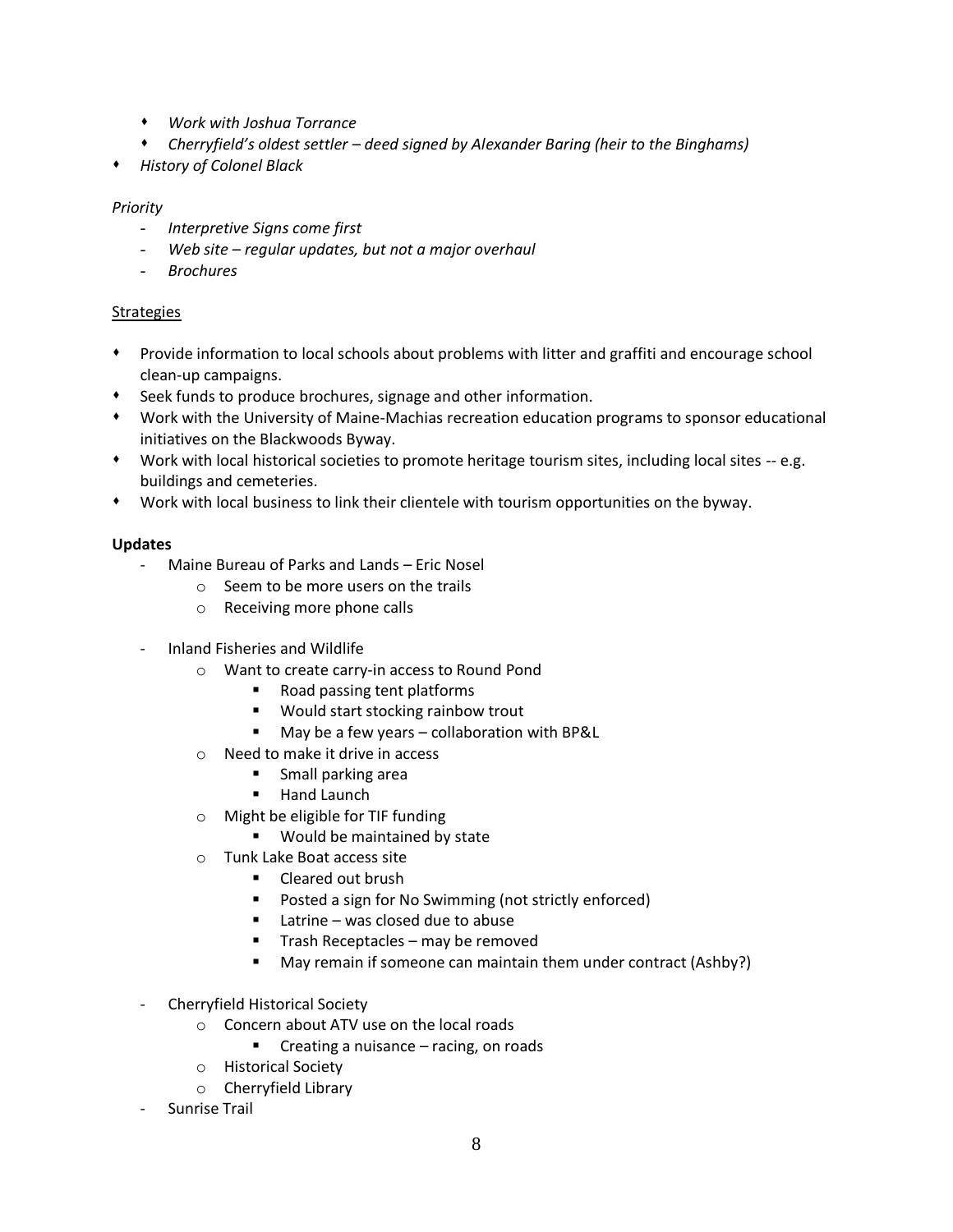- o Extending access to Calais
- o Finished Trail in Ellsworth
- o ATV and Snowmobile Clubs are investing in the ITS trails system
- o Campsite in Cherryfield not seeing much use
- o Concern about the dirt bikes on Sunrise Trail (Isaac)
- Washington County Council of Governments
	- o Bold Coast Bikeway
	- o Bold Coast Byway
	- o DART
- MaineDOT
	- Corridors of Economic Significance
	- Tourism is #1 or #2 for economy
	- Maine Office of Tourism
		- o Moving away from regions
		- o Toward destinations
	- Economic Impact of ATVs \$780 million
	- Matt Delany Received a NextGen grant for wifi access in Millinocket
		- o Putting antennas on building
- Hancock County Planning Commission
	- o Byway has improved significantly since we organized about 12 years ago
	- o Additional hiking trails will add to visitor interest and length of stay
	- $\circ$  Want to maintain the privy's and trash/recycling facility as possible. Abuse of these facilities is very discouraging

# **Updates to Partner List**

- Bangor Hydroelectric Company Renamed to Emera
- Cherryfield-Narraguagus Historical Society
- \* Downeast Coastal Press (New management and names)
	- Online Downeast Coastal News (Susan Bennet), Paper *County Wide*
	- The Coastal Chronicle. Contact info: Adrain Aveni, P.O. Box 22, Milbridge, Me 04658 or [coastalchronicle17@gmail.com](mailto:coastalchronicle17@gmail.com)
- Downeast Region Chamber of Commerce defunct
- Downeast Resource Conservation and Development (RC&D) No longer funded, still acts as a fiscal agent for startups – Contact Gary Edwards
- DART
- *Friends of Tunk* No longer formally organized
- Hancock County Planning Commission
- Department of Inland Fisheries and Waterways (IF&W)
- **\*** Land Use Regulation Planning Commission (LURC -> LUPC) Karen Boldstrige
- Machias Chamber of Commerce
- Maine Bureau of Parks and Lands (Now in the Maine Department of Agriculture, Conservation, Forestry)
- Maine Department of Transportation
- MRG, Inc./Downeast Rail
- Route 1 Corridor Committee defunct